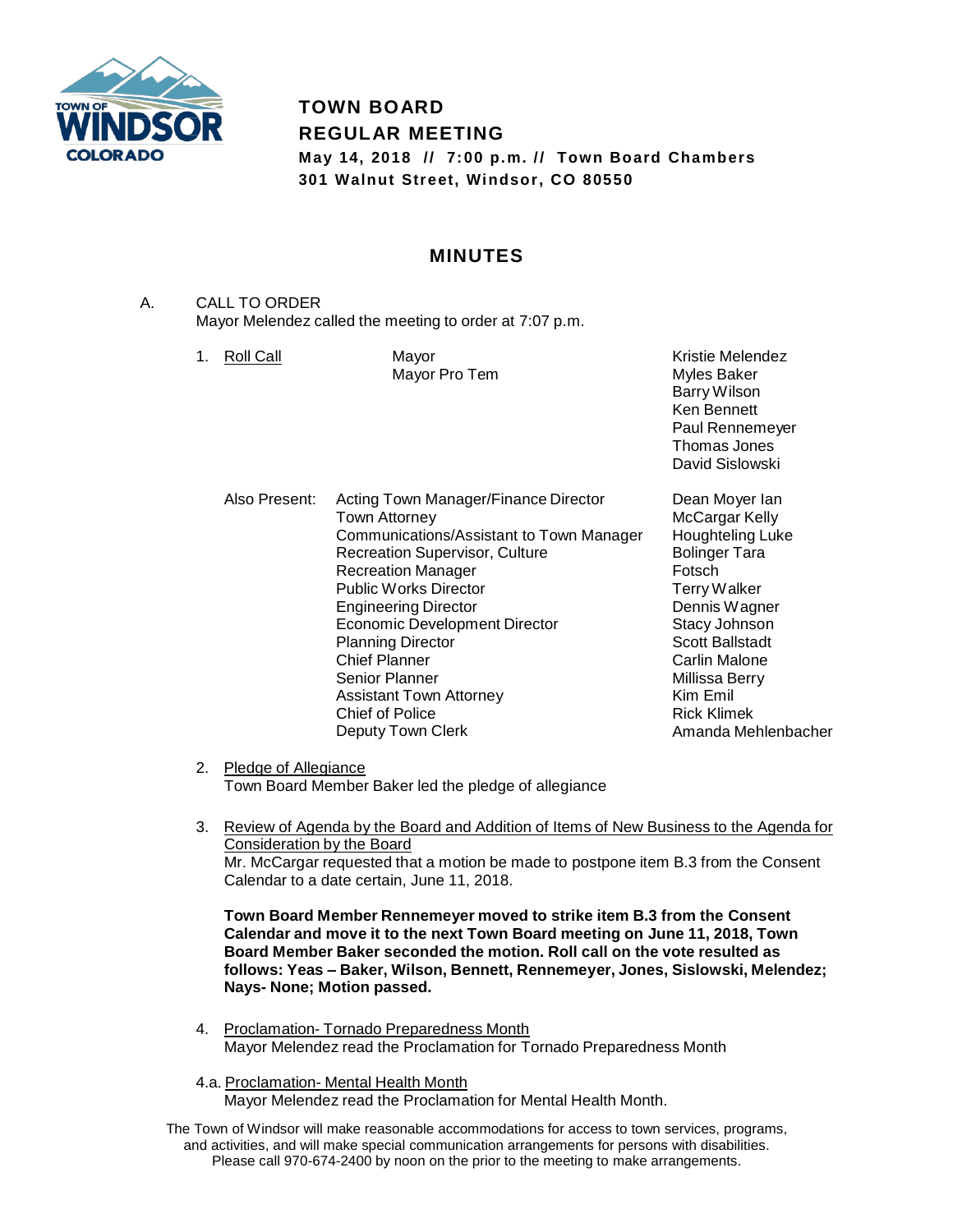Laurie Stolen, Behavioral Health Project Director for Larimer County, thanked the Mayor and Town Board for the Proclamation. Ms. Stolen is an advocate for increasing awareness within our community for the growing needs of behavioral health and substance abuse treatment services.

Bonnie Adams, North Front Range Behavioral Health, thanked the Town Board for the Proclamation and expressed her excitement for the opening of their new office in Windsor, CO located at 1170 W. Ash Street.

5. Proclamation- National Public Works Week Mayor Melendez read the Proclamation for Public Works Week

Mr. Walker, Public Works Director, wished to recognize the Police Department and the Parks and Recreation Department who contribute to the Public Works endeavors. As a thank-you and celebration a luncheon will be held at the Public Works facility May 23<sup>rd</sup> from 11:30 a.m. to 1:30 p.m.

- 6. A Mayoral Proclamation for the Appointment of Board and Commission Liaisons for Members of the Windsor Town Board Mayor Melendez read the Proclamation for the Appointment of Board and Commission Liaisons for Members of the Windsor Town Board.
- 7. Board Liaison Reports
	- Town Board Member Baker Tree Board

Town Board Member Baker reported on the Parks Recreation & Culture Advisory Board as that was the last meeting he will be attending. The Board gave a presentation regarding the Village E. Neighborhood Park where the public had been very involved in selecting the one that will be presented later tonight on the Agenda. Mr. Wade Willis and Mr. Luke Bollinger gave presentations regarding Open Space and Trails as well as the Creamery Purchase. Mr. Baker further stated that discussion revolved around the 2019-2020 goals as well as the 2019 budget.

 Town Board Member Wilson - Parks, Recreation & Culture Advisory Board; Poudre River Trail Corridor Board Town Board Member Wilson reported that the Poudre River Trail Corridor Board met and discussed their 2019 budget, upcoming repairs and the integration of the Poudre River Trail into the Raindance Development. The Board will also be hosting a Trailatholon June 2, 2018 at the Poudre Learning Center in Greeley from 9:00 a.m. to 12:00 p.m.

- Town Board Member Bennett Planning Commission; Water & Sewer Board Town Board Member Bennett reported that the Water & Sewer Board will not meet until June and that Town Board Member David Sislowski attended the Planning Commission Meeting in his absence.
- Town Board Member Rennemeyer Chamber of Commerce Town Board Member Rennemeyer reported that the Chamber of Commerce met last week where a member of the Colorado Department of Transportation gave a presentation regarding the I-25 expansion project.
- Town Board Member Jones Windsor Housing Authority; Great Western Trail Authority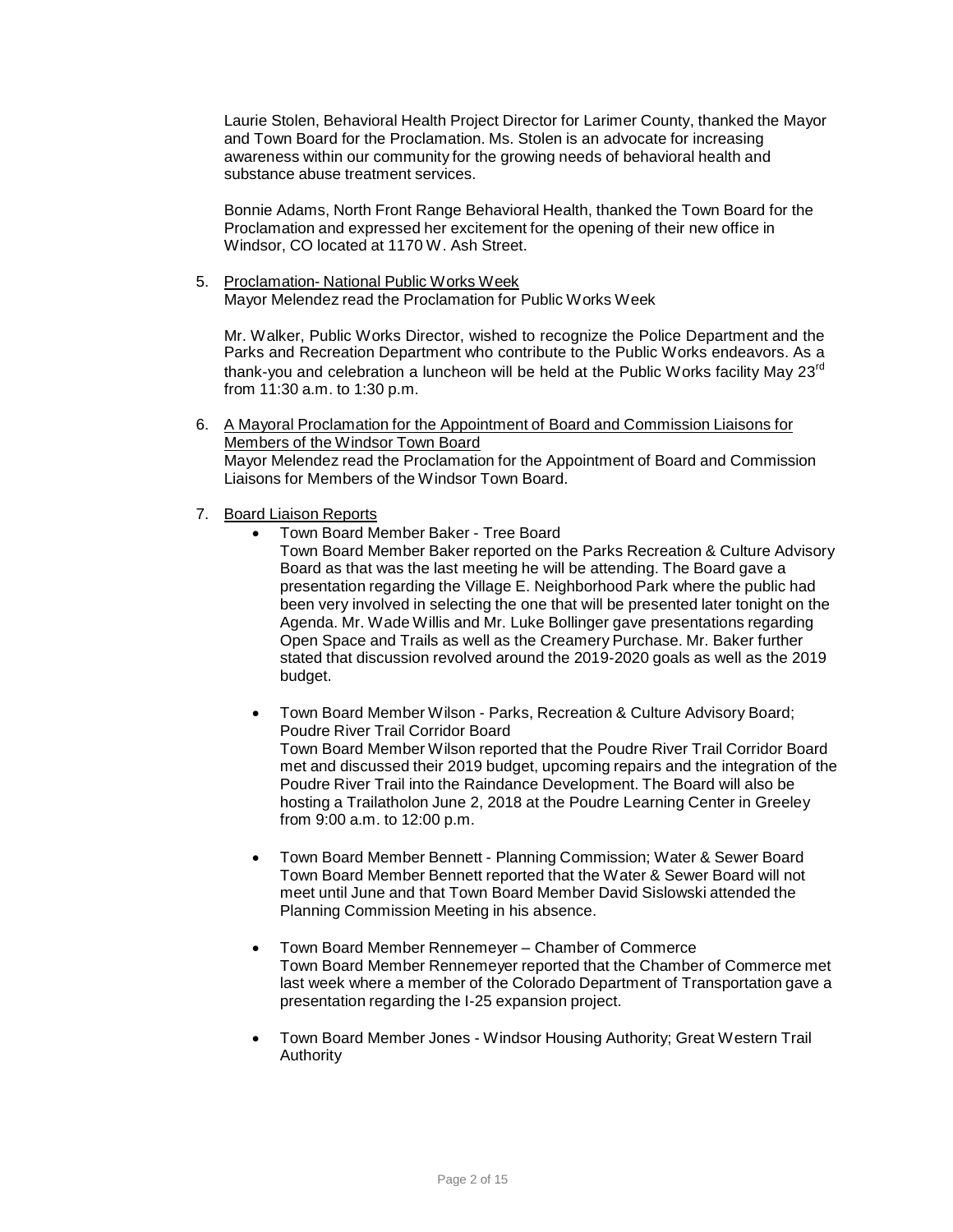Town Board Member Jones had no report for the Windsor Housing Authority. Mr. Jones reported that the Great Western Trail Authority met last week and accepted the resignation of their Trail Manager and is currently advertising to fill that position. Mr. Jones also informed the Board of the Northern Colorado Leaders Ride put on by the Bike and Pedestrian Collaborative. The event will be held this fall and consists of a 15 mile bicycle ride from Fort Collins to Loveland on established trails. More information and details will be provided at a later date.

 Town Board Member Sislowski - Historic Preservation Commission; Clearview Library Board

Town Board Member Sislowski had no report for the Historic Preservation Commission or the Clearview Library Board. Mr. Sislowski reported that the Planning Commission reviewed four preliminary site plan presentations which consisted of Diamond Valley, Jacoby Farms, Falcon Point and Highland Industrial Park as well as the Raindance Subdivision  $3<sup>rd</sup>$  Filing which will be presented on tonight's agenda.

 Mayor Kristie Melendez North Front Range/MPO; Downtown Development Authority

Mayor Kristie Melendez had no report for the Downtown Development Authority. Ms. Melendez reported that the US 34 Planning and Environmental Linkages and the Loveland US 34 Access Control Plan will be conducting a public meeting in Evans, CO on May 23, 2018 at the Riverside Library and Cultural Center and in Loveland, CO on May 30, 2018 at the Embassy Suites Loveland. Both event times start at 5:00 p.m. with the presentation taking place at 5:30 p.m. There will also be an opportunity to receive updates on what the study is showing as well as provide input. Mayor Melendez also provided the Town Board Members with information pertaining to different projects along US 34 and Hwy 85.

8. Public Invited to be Heard Mayor Melendez opened the meeting up for public comment to which there was none.

### B. CONSENT CALENDAR

- 1. Minutes of the April 23, 2018 Regular Meeting Amanda Mehlenbacher
- 2. Resolution No. 2018-46 A Resolution Approving an Easement and Right-Of-Way for Water Line Facility in Association With Development in Lot 5, Jacoby Farm Subdivision Fifth Filing in the Town of Windsor, and Authorizing the Mayor to Execute Same – M. Berry
- 3. Resolution No. 2018-47 A Resolution Making Certain Findings of Fact Concerning the Great Western 7th Annexation to the Town of Windsor, Colorado; Determining Substantial Compliance with Section 31-12-101, ET SEQ., C.R.S., "The Municipal Annexation Act of 1965"; and Establishing Dates for Public Hearings Before the Planning Commission and the Town Board of the Town of Windsor, Colorado, with Regard to the Great Western 7<sup>th</sup> Annexation - GWIP, LLC, Broe Land Acquisitions 10, LLC Broe Land Acquisitions 11, LLC and Windsor Renewal 1, LLC, owners; Erik Halverson, Great Western Development, applicant; Cory Rutz, Otten Johnson Robinson Neff + Ragonetti, applicant's representative
- 4. Resolution No. 2018-51- A Resolution Approving a Deed of Easement and Right-Of-Way From JSCS Farms, LLC, to the Town of Windsor for the Installation of a Water Pipeline, and Authorizing the Mayor to Execute Same – O. Herrera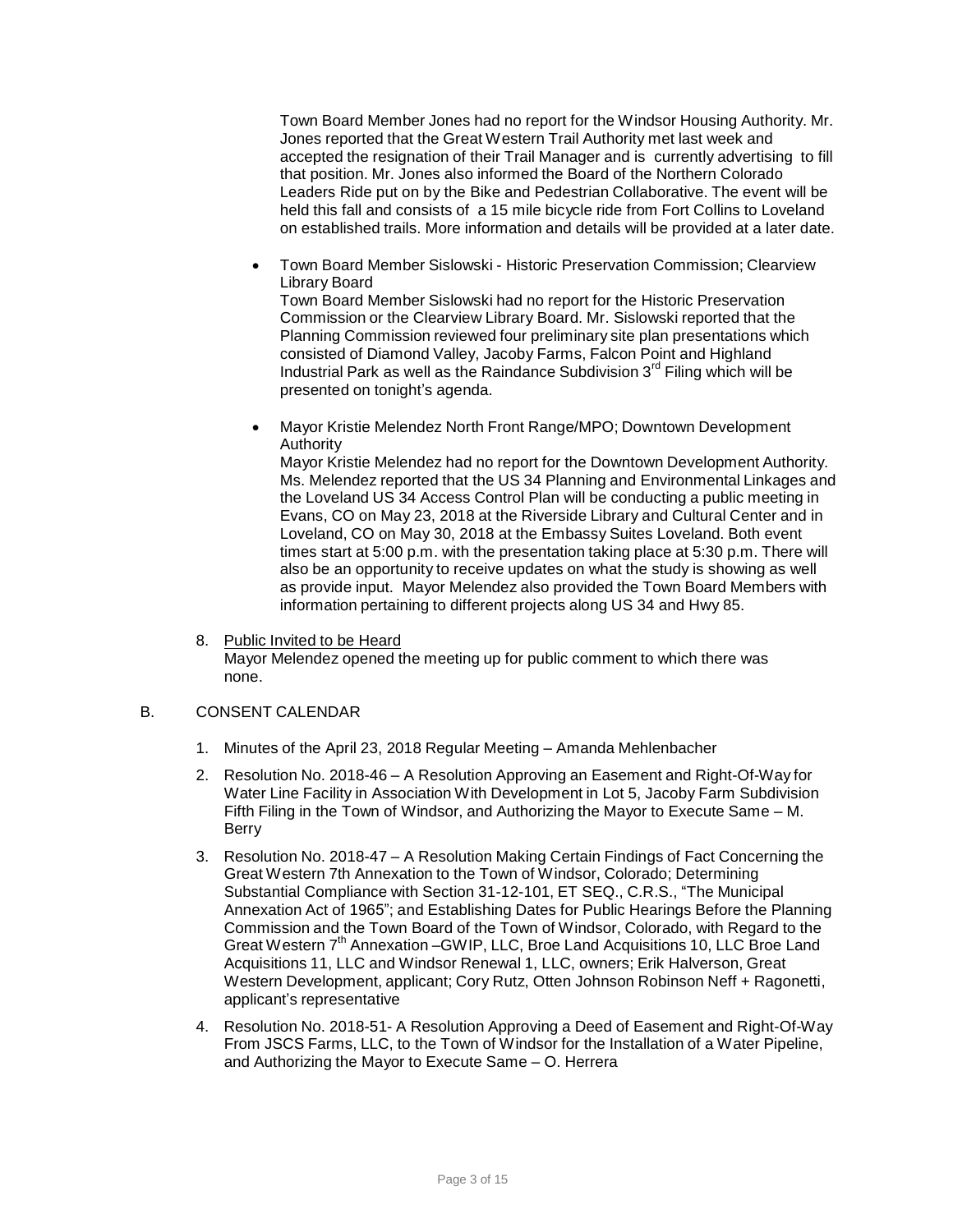- 5. Resolution No. 2018-52- A Resolution Approving a Deed of Easement and Right-Of-Way From Douglas C. Beethe and Terese L. Beethe to the Town of Windsor for the Installation of a Water Pipeline, and Authorizing the Mayor to Execute Same – O. Herrera
- 6. Resolution No. 2018-53- A Resolution Approving and Accepting a Deed of Dedication Correcting Chain of Title for Right-of-Way in Association with the Raindance Development in the Town of Windsor – K. Emil
- 7. Resolution No. 2018-48 –A Resolution Approving And Adopting An Agreement For Termination Of Tenancy Between The Town Of Windsor And The Weld County School District Re-4 With Respect To The Vacation Of Leased Maintenance Facility Premises – Ian D. McCargar
- 8. Report of Bills April 2018 D. Moyer

**Town Board Member Rennemeyer moved to approve the consent calendar as presented with the exception of item B.3 being removed; Town Board Member Jones seconded the motion. Roll call on the vote resulted as follows: Yeas – Baker, Wilson, Bennett, Rennemeyer, Jones, Sislowski, Melendez; Nays- None; Motion passed.**

## C. BOARD ACTION

- 1. Ordinance No. 2018-1559 An Ordinance Annexing and Zoning Certain Property known as the Thornton Farm 24 Annexation to the Town of Windsor – City of Thornton, owner, Kevin Woods, City of Thornton City Manager and Mark Koleber, City of Thornton Water Pr oj ec t Dir ec t or, ap pl ic ant 's r epr es ent ati ves
	- Second reading
	- Legislative action
	- Staff presentation: Millissa Berry, AICP, Senior Planner

The applicant, The City of Thornton, represented by Mr. Mark Koleber, has submitted a petition to annex approximately 288.4 acres to the Town of Windsor as Residential Mixed Use (RMU) zoned property. The subject property is located at 37162 Weld County Road 13 directly northeast of the intersection of Weld County Road 13 and Weld County Road 76.

Ms. Berry introduced the applicant and presented the PowerPoint presentation included in the packet materials, with the following information: The City of Thornton is annexing the property in accordance with the Intergovernmental Agreement (IGA) that was approved by the Windsor Town Board via Resolution 2018-07 on January 8, 2018. Because the property is within the Town's Growth Management Area, the Town requested that the property be annexed so that any future development of the property would go through the Town's land use process and comply with Town standards.

No development is currently proposed with this annexation petition. The City of Thornton has no plans to develop the property and intends to retain the property in its current use and state, as well as retain the associated water rights, into the foreseeable future. There is the potential that Xcel Energy may propose a substation on the property. However, as of the date of this report, a development proposal has not been received. If and when a development proposal is submitted for a substation, the proposal will be reviewed and processed in accordance with the Municipal Code. In addition, if any development plans on the City's property are submitted in the future, the plans will also be reviewed in accordance with the Municipal Code.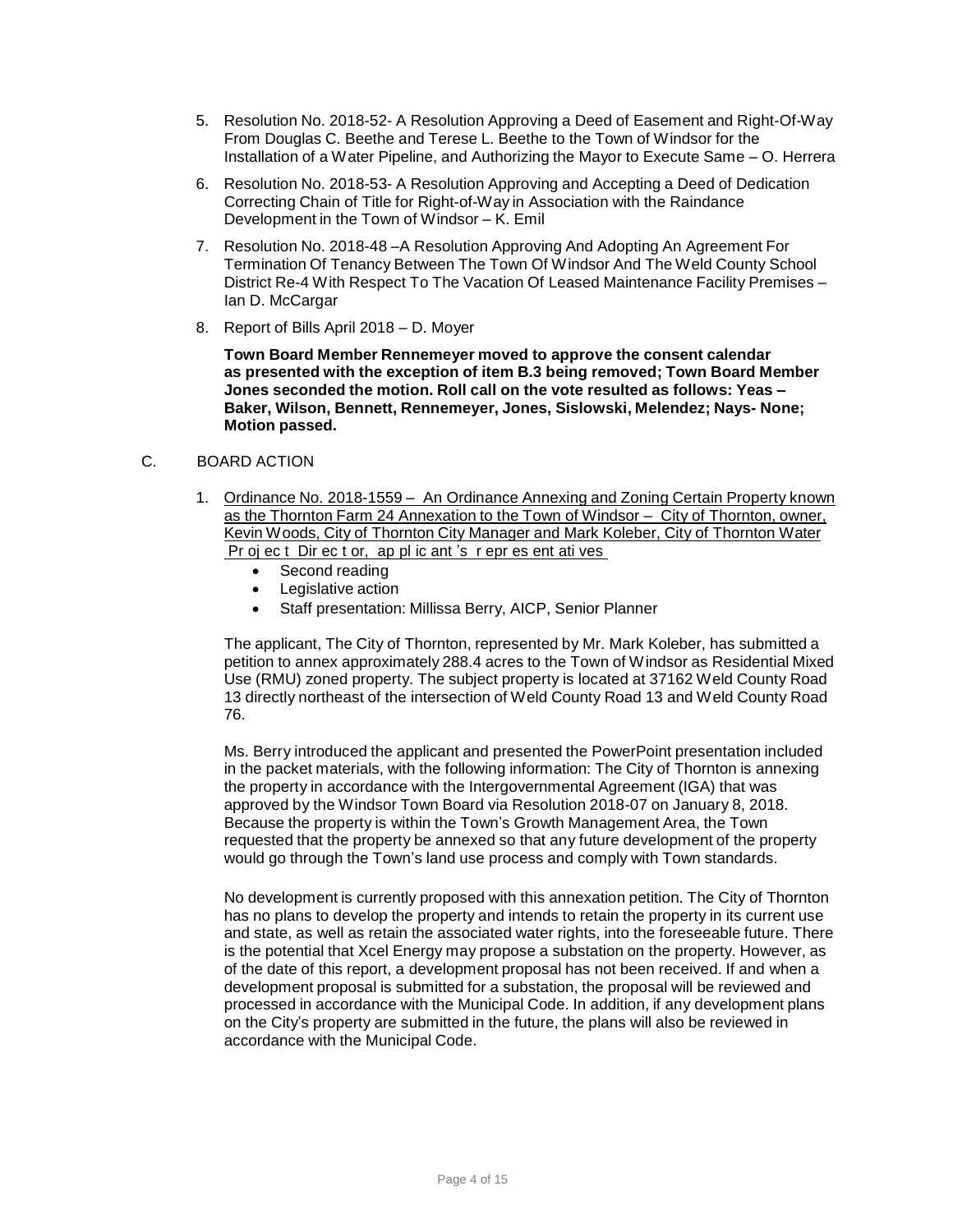The Comprehensive Plan Growth Strategy includes the property within in the Town's Secondary Growth Area. Although in the Secondary Growth Area, the property is adjacent to Developed and Primary Growth Areas to the south and east and the Tertiary Growth Area to the north. Chapter 5b – Growth Framework of the Comprehensive Plan states that development within the secondary Growth Area will primarily consist of residential land use and, where possible, a mix of housing types and densities should be promoted. The Land Use Plan of the 2016 Comprehensive Plan designates this property as Agriculture which reflects the current use of the property. The RMU zoning that is proposed for the property reflects the intent of the Secondary Growth Area as well as the future land use for the property. The zoning for abutting properties to the south, east and south/east within Town Limits is RMU. Abutting properties that surround the subject property and are outside town limits are also generally low density residential and agriculture land uses and the associated zoning:

- Properties in Weld County to the south and east of the subject property are zoned Agriculture (A) or Duplex Residential (R-2).
- Abutting properties to the north are within Severance and zoned Suburban Perimeter.
- Abutting properties to the west are in unincorporated Larimer County and zoned Farming (FA-1).

The Comprehensive Plan classifies Weld County Road (WCR) 76 as a Rural Collector; WCR 13 is classified as a Rural Minor Arterial. The Town is requiring the dedication of an additional 30 feet of right-of-way along WCR 76 to be dedicated to Windsor and that 35 feet of right-of-way along WCR 13 is dedicated to Town of Timnath; both dedications are to be at time of annexation. A neighborhood meeting was held on March 13, 2018; please refer to the attached neighborhood meeting summary. Concerns conveyed at the meeting included increased traffic to the area and the potential location of a substation on the property. Additional comments received by staff outside the neighborhood meeting echo these concerns.

An Annexation Report (see packet materials) was prepared and sent to potentially impacted taxing districts as required by Colorado Revised Statutes (CRS). The report outlines details on the provision of utilities and services to the property, maintenance of infrastructure, and a finding of no impact to the school district due to the lack of a development proposal at this time. Responses from the tax agencies included "no comment/conflict" or a request to review any development proposals when submitted. Referral agencies, including the Colorado Department of Transportation, were also notified of the annexation request. The referral agencies relayed no conflicts to staff. Referral and tax agency responses are included in the packet materials.

At its February 26, 2018 regular meeting, the Town Board, by resolution, initiated annexation proceedings for the property. After review of the annexation petition and the annexation plat, staff has determined that the requirements of applicable parts of CRS Section 31-12-104, 31-12-105, 31-12-107 have been met:

- The plat is consistent with the petition submitted;
- The property is eligible for annexation based on contiguity and community of interest between the proposed property and annexing municipality;
- No limitations for annexation exist in this case;
- An election is not required.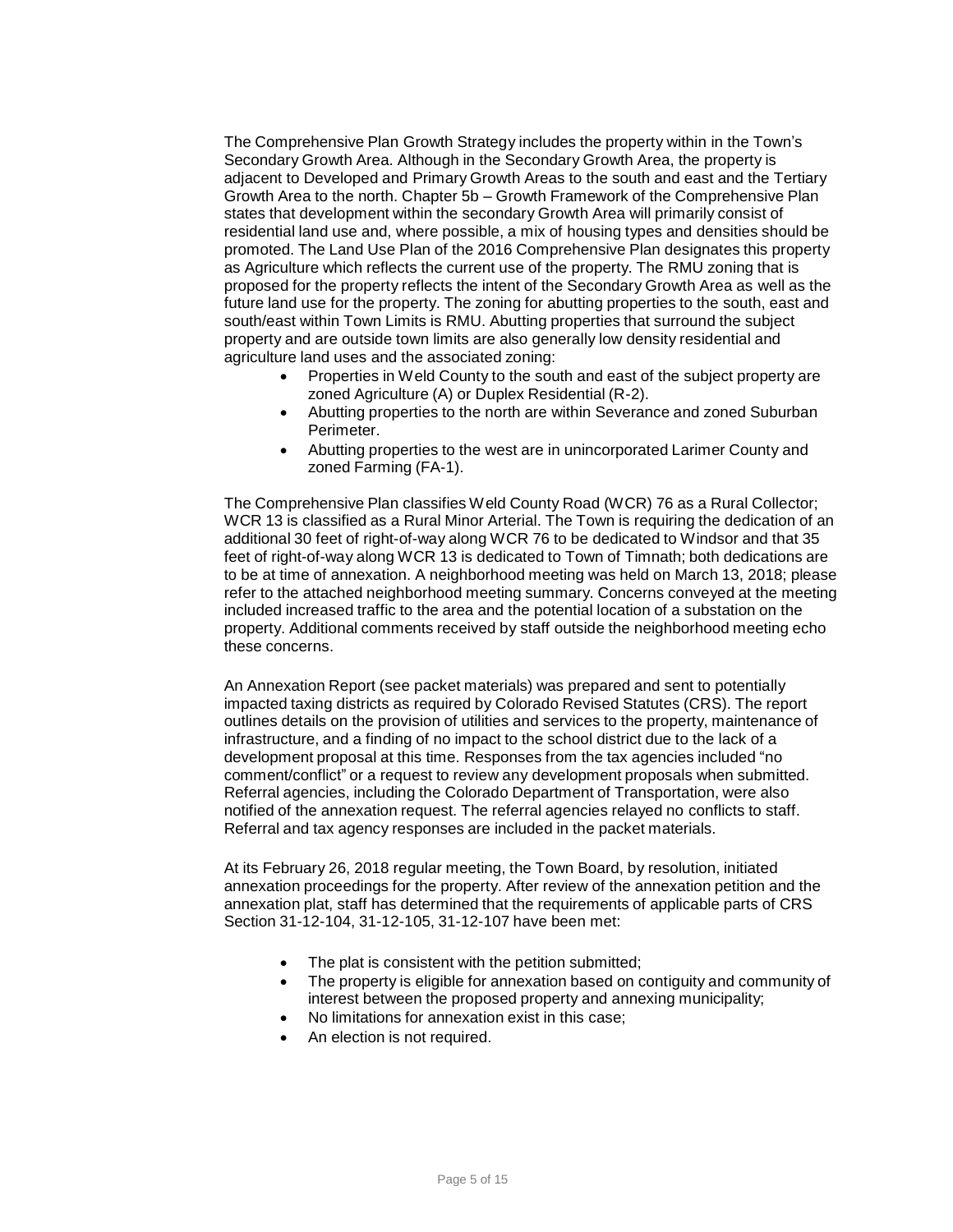At its March 12, 2018 regular meeting, the Town Board adopted Resolution No. 2018-024 that declared certain findings of fact concerning the Thornton Annexation; determined substantial compliance with Colorado Municipal Annexation Act (1965); and established public hearing dates before the Planning Commission and the Town Board. The established hearing dates were April 18, 2018 for the Planning Commission and April 23, 2018 by the Town Board.

At their April 18, 2018 meeting, the Planning Commission forwarded a recommendation of approval of the Thornton Farm 24 Annexation and zoning designation. Town Board approved first reading of the ordinance at the April 23, 2018 meeting.

Staff requests that the following be entered into the record:

- Application, petition and supplemental materials
- Staff memorandum and supporting documents
- All testimony presented during the public hearing
- Recommendation

Mayor Melendez asked if there were any questions or comments from Town Board Members.

There were none.

**Town Board Member Rennemeyer moved to approve Ordinance No. 2018-1559 as presented; Town Board Member Wilson seconded the motion. Roll call on the vote resulted as follows: Yeas – Baker, Wilson, Bennett, Rennemeyer, Jones, Sislowski, Melendez; Nays- None; Motion passed.**

- 2. Ordinance No. 2018-1560 An Ordinance Annexing Certain Real Property Pursuant to the Powers Granted to Municipalities Under Colorado Revised Statutes Section 31-12- 106 with Respect to the Annexation of Enclaves and Municipally-Owned Land, and Des ign ati ng Suc h Pr op ert y as the " Sc haef er A nnex at io n to t he T o wn of W inds or."
	- First reading
	- Legislative action
	- Staff presentation: Ian D. McCargar, Town Attorney/Carlin Malone, Chief Planner

Ms. Malone introduced the applicant and presented the PowerPoint presentation included in the packet materials, with the following information: The Schaefer Annexation to the Town of Windsor is an enclave consisting of 3.61 acres currently in Weld County with 100% of its boundary (1,986.70 feet) contiguous with the Town's corporate limits. The property is located on the northeast corner of Eastman Park Drive and 7th Street, south of Whitney Ditch. The annexation includes an undeveloped, 3.6-acre parcel of land owned by Betty Schaefer and a 465-square foot parcel owned by the Town of Windsor for the purpose of  $7<sub>th</sub>$ Street right-of-way.

The subject annexation meets the statutory requirements for an enclave annexation, as it has been completely surrounded by the Town limits at least three years. In this setting, the Town is authorized to annex the property by ordinance. The statutory enclave annexation process eliminates the public hearing requirements usually applicable to annexations by owner petition. Therefore, no public hearing is required for enclave annexations. The Municipal Annexation Act of 1965 only requires that the Town publish notice in the newspaper for four consecutive weeks. The statutory requirements for notice will have been met by the time this annexation is before the Town Board for its second reading.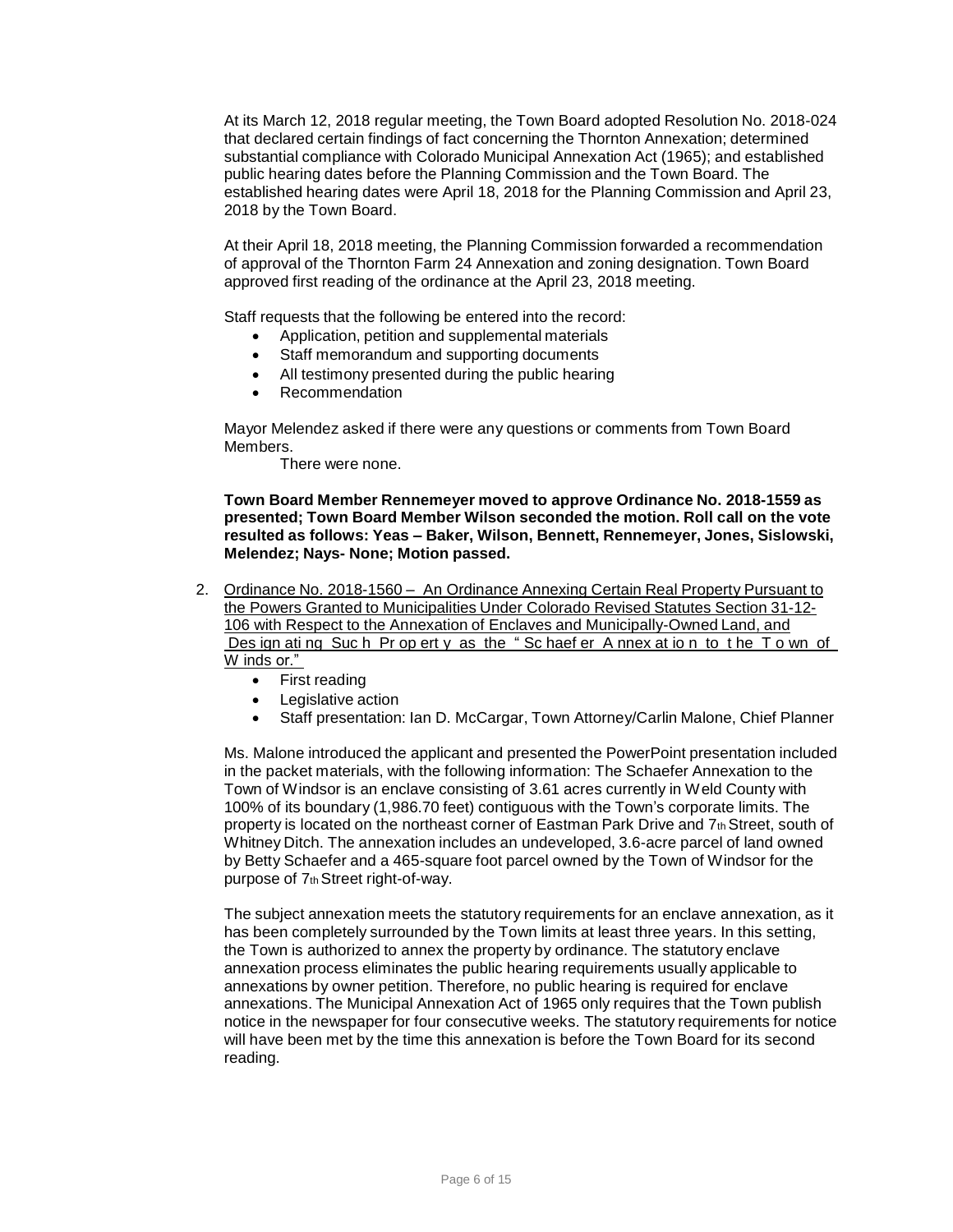Although Town staff has been working with the property owner's representative on an agreement regarding the terms of the annexation and future development of the property, no agreement has been executed at this time. If the second reading for the annexation is under consideration prior to the agreement being executed, staff will recommend that the annexation be adopted, leaving the approval of the agreements with the owner. The owner's representative may wish to be heard by the Town Board during this process, even though there is no formal public hearing requirement.

The zoning designation for this parcel is generally consistent with the Land Use Map, existing zoning designations and uses within the neighborhood, and fit the overall character of the surrounding area.

The second reading for annexation will be held on June 11, 2018 by the Town Board.

Staff recommends the Town Board adopt on first reading Ordinance No. 2018-1560 Annexing Certain Real Property Pursuant to the Powers Granted to Municipalities Under Colorado Revised Statutes 31-12-106 with Respect to the Annexation of Enclaves and Municipally-Owned Land, and Designating Such Property as the "Schaefer Annexation to the Town of Windsor."

Staff requests that the following be entered into the record:

- Application, petition, and supplemental materials
- Staff memorandum and supporting documents
- All testimony presented
- Recommendation

Mr. McCargar added that this Enclave Annexation is unique in the sense that the property owners representative has joined in the effort to bring this property into the Town of Windsor.

Mayor Melendez asked if there were any questions or comments from Town Board Members.

Town Board Member Bennett requested clarification on the current and future zoning of this property.

Ms. Malone responded that it is currently zoned Weld County Agricultural with the potential of becoming RMU (Residential Mixed Use). This would allow for any residential and commercial uses and a limited amount of industrial with no outdoor storage.

Town Board Member Sislowski inquired if there was any current development on the land.

Per Ms. Malone; No.

Town Board Member Jones stated that the Land Use Application purposed zoning states MF1 (Multi-Family) and inquired if that had been changed.

Ms. Malone responded that Multi-Family was originally purposed; however, the RMU district is more flexible with the types of uses that would be allowed.

**Town Board Member Bennett moved to approve Ordinance No. 2018-1560 as presented; Town Board Member Rennemeyer seconded the motion. Roll call on the vote resulted as follows: Yeas – Baker, Wilson, Bennett, Rennemeyer, Jones, Sislowski, Melendez; Nays- None; Motion passed.**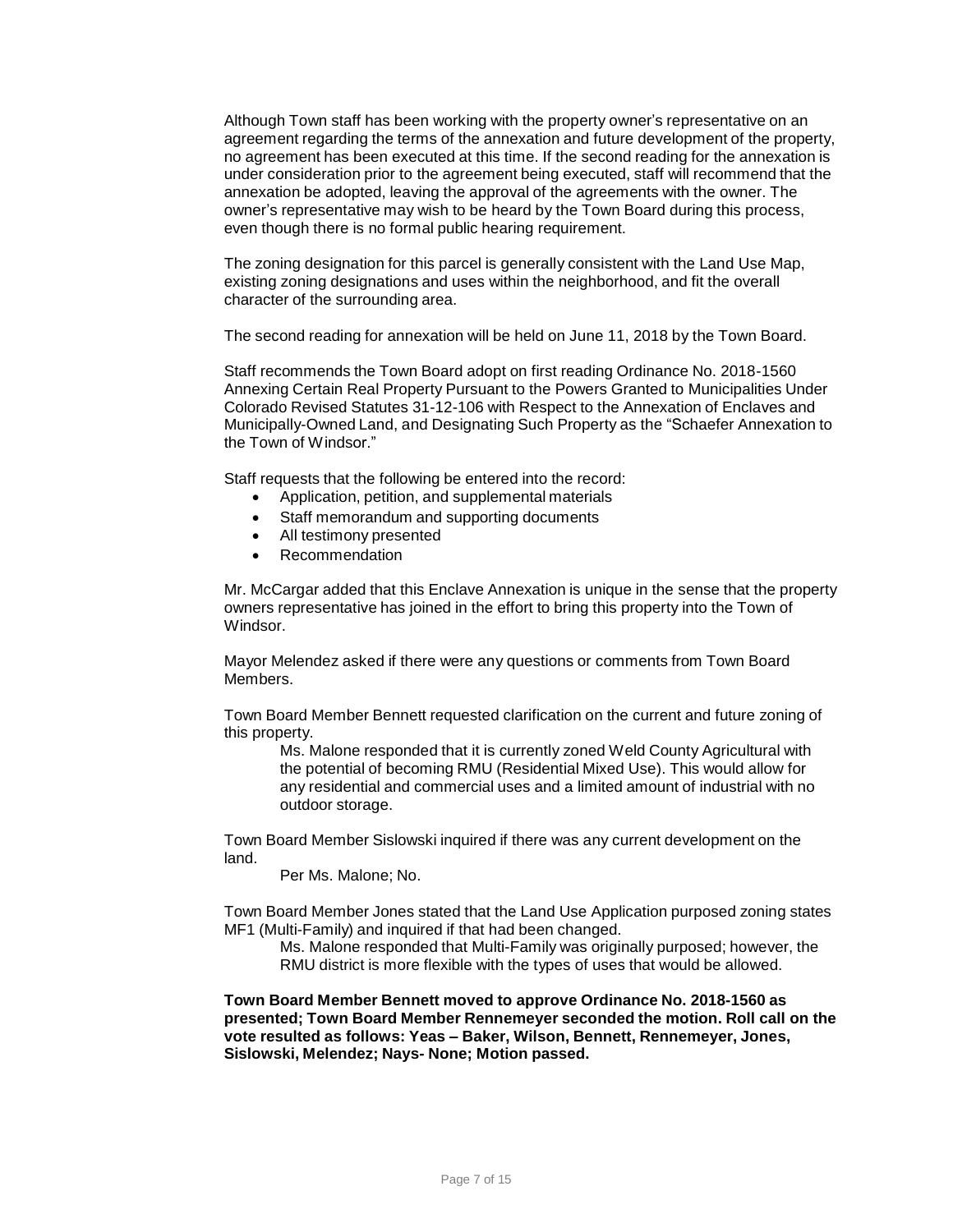- 3. Public Hearing Final Major Subdivision Raindance Subdivision 3<sup>rd</sup> Filing Nelson and Martin Lind, Raindance Land Company LLC, owner/applicant / Tom Siegel, W ater Vall e y La nd C om pany, a pp lic an t's r epr es e nta ti v e
	- Quasi-judicial
	- Staff presentation: Paul Hornbeck, Senior Planner

### **Town Board Member Rennemeyer moved to open the public hearing; Town Board Member Bennett seconded the motion. Roll call on the vote resulted as follows: Yeas – Baker, Wilson, Bennett, Rennemeyer, Jones, Sislowski, Melendez; Nays-None; Motion passed.**

Mr. Sislowski stated, "Madam Mayor, for the record I would like to disclose that in my capacity as Town Board Liaison to the Planning Commission, I was present at the Planning Commission meeting during which this matter was previously presented. I wish to state that my participation during the Planning Commission proceedings has no way influenced me in my capacity as a Town Board member this evening. I will make my decision and cast my vote this evening based solely on the evidence that is presented during this public hearing."

Mr. Hornbeck introduced the applicant and presented the PowerPoint presentation included in the packet materials, with the following information: The applicants, Mr. David Nelson and Mr. Martin Lind of Raindance Land Company, represented by Mr. Tom Siegel of Water Valley Land Company, have submitted a final major subdivision plat, known as Raindance Subdivision  $3<sub>rd</sub>$  Filing. The subdivision encompasses approximately 214 acres and is zoned PUD (Planned Unit Development) with an underlying zoning of RMU (Residential Mixed Use).

The site is currently undeveloped and located east of County Road 13, north of Crossroads Boulevard, and south of New Liberty Road. Access to the subdivision is provided via Crossroads Boulevard, WCR 13, and New Liberty Road.

Proposed Final Subdivision characteristics include:

- 233 lots for single-family residential
- Approximately 142 acres of tracts for future development
- Approximately 3.5 acres of tracts for open space, drainage, and access (owned and maintained by metro district)
- Approximately 15 acres for public right-of-way
- 10 acre tract for future Weld Country RE-4 school

The applicant held a neighborhood meeting on January 18, 2018, in accordance with Chapter 16, Article XXXI of the Municipal Code. There were approximately five neighbors in attendance.

At their May 2, 2018 meeting the Planning Commission forwarded to Town Board a recommendation of approval, subject to all outstanding Planning Commission and staff comments being addressed prior to recording of the plat.

Staff requests that the following be entered into the record:

- Application and supplemental materials
- Staff memorandum and supporting documents
- All testimony received during the public hearing
- Recommendation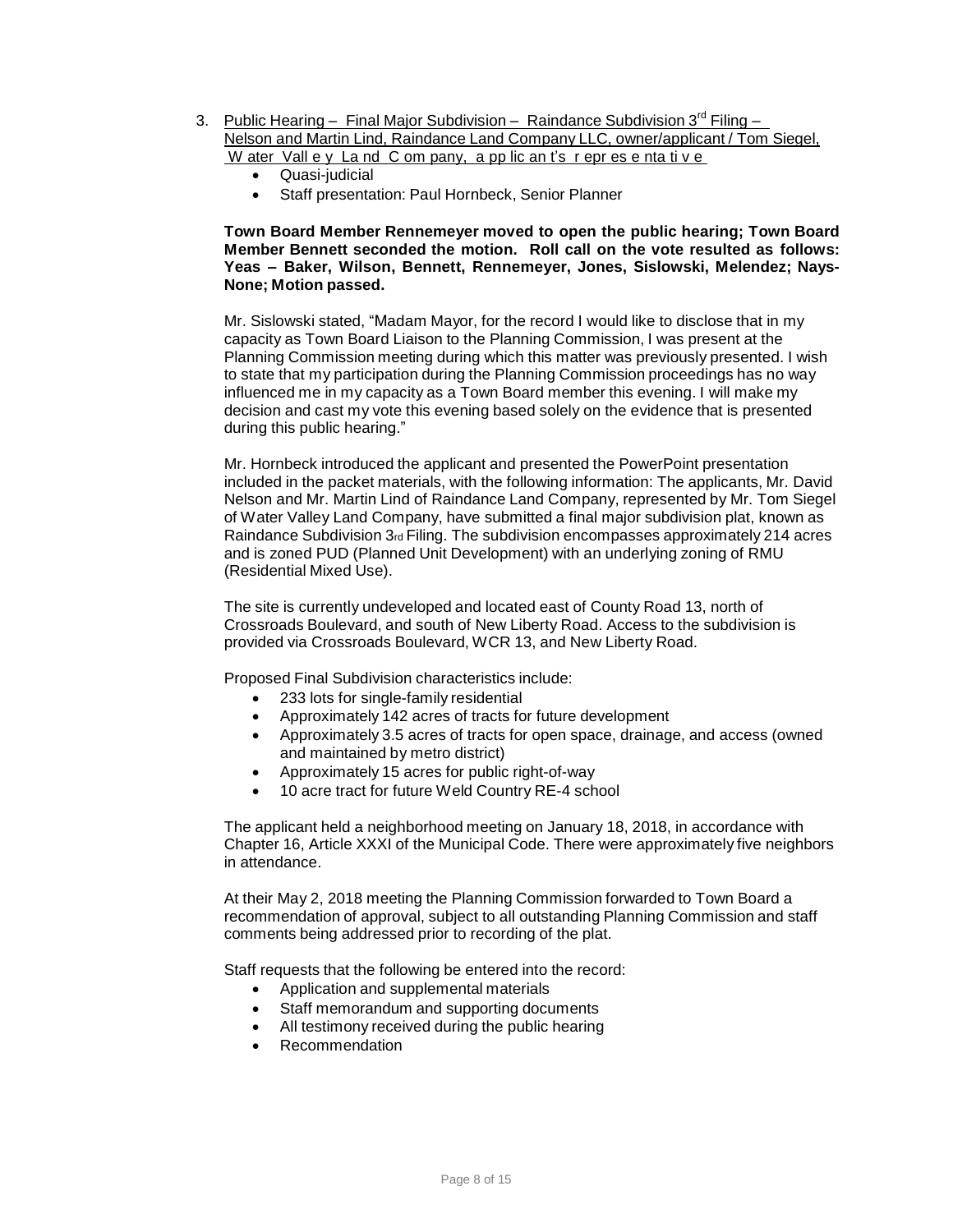Mayor Melendez asked if there were any questions or comments from Town Board **Members** 

There were none.

Mayor Melendez asked if anyone from the audience wished to speak on this matter. There were none.

**Town Board Member Rennemeyer moved to close the public hearing; Town Board Member Jones seconded the motion. Roll call on the vote resulted as follows: Yeas – Baker, Wilson, Bennett, Rennemeyer, Jones, Sislowski, Melendez; Nays-None; Motion passed.**

- 4. Resolution No. 2018- 49 A Resolution Approving the Final Plat for The Raindance Subdivision 3<sup>rd</sup> Filing - David Nelson and Martin Lind, Raindance Land Company LLC, o wner /a pp lic a nt / T om Sieg el, W ater Val le y La nd C om pan y, a pp lic an t's r epr es ent ati ve
	- Quasi-judicial
	- Staff presentation: Paul Hornbeck, Senior Planner

Mayor Melendez asked if Mr. Hornbeck had anything further he wished to add. Per Mr. Hornbeck; Nothing further Madam Mayor.

Mayor Melendez asked if there were any questions or comments from Town Board Members.

There were none.

**Town Board Member Rennemeyer moved to approve Resolution No. 2018- 49 as presented. Town Board Member Bennett seconded the motion. Roll call on the vote resulted as follows: Yeas – Baker, Wilson, Bennett, Rennemeyer, Jones, Sislowski, Melendez; Nays- None; Motion passed.**

- 5. Site Plan Presentation Diamond Valley Subdivision 4th Filing Lot 4 (Snaptron); Earl Tatman, Tatman Properties, owner; Steve Steinbicker, Architecture West, LLC, applicant
	- Staff presentation: Millissa Berry, AICP, Senior Planner

Ms. Berry introduced the applicant and presented the PowerPoint presentation included in the packet materials, with the following information: The applicant, Mr. Steve Steinbicker, is proposing a new building for expanding the Snaptron business in the Diamond Valley Subdivision,  $4<sub>th</sub>$  Filing. The site of the proposed building is addressed as 950 Diamond Valley Drive and is internal to the overall Diamond Valley Subdivision. The site is zoned Limited Industrial (I-L) and is located adjacent to other I-L-zoned properties.

Overall development characteristics include:

- total lot area of 3.4 acres
- $\bullet$  ~ 41,427 square foot (sf) building total square-footage (~21% building coverage)
- 81 parking spaces (1 stall per 2 employees plus additional spaces)
- ~ 21% landscaped area (15% required)
- primary access from the north via Logistics Drive and internal driveways (future access from Diamond Valley Road and Eastman Park Drive)

Site layout – building location, parking, landscaping - reflects approved subdivision design for Diamond Valley Subdivision.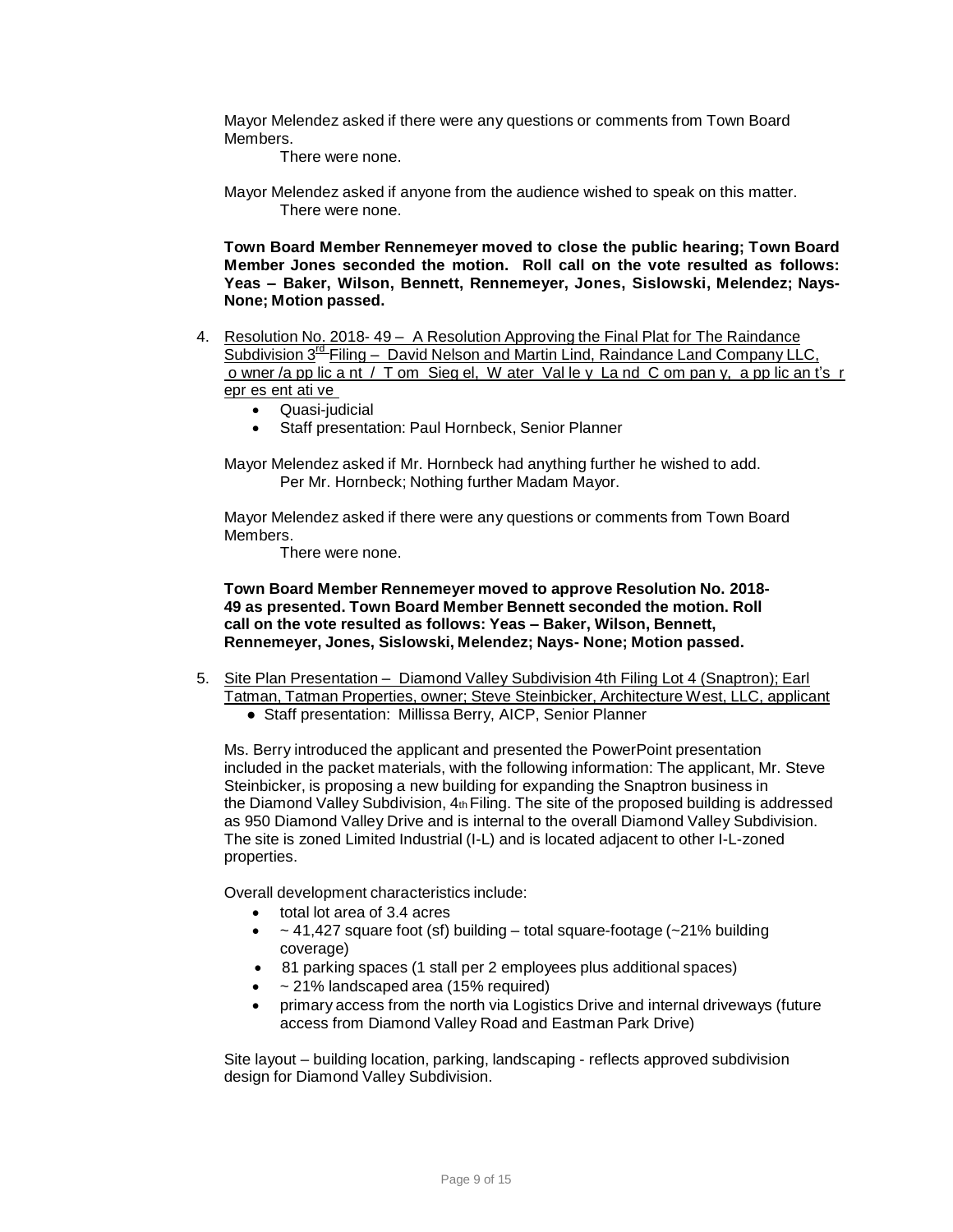The project will be phased. Phase I characteristics include:

- west half of the site
- $\sim$  24,000 sf building multi-tenant; car shop, warehouse, light assembly, storage and office uses (~12% building coverage)
- 48 parking spaces
- ~ 47% landscaping

Building characteristics include:

- scale and architectural character consistent with existing structures and schematic design for the subdivision
- building materials:
	- o pre-finished stucco insulated metal panels
	- o insulated metal panels
	- o synthetic stone base
	- o aluminum store front
	- o parapet
- building height: 27'8"
- Town Board Member Jones inquired as to what products Snaptron provides. Steve Steinbicker, Architecture West, LLC responded that Snaptron provides tactile metal switch contacts when touched lightly accents a connection electrically to a device.

Mayor Melendez asked if there were any additional questions or comments from Town Board Members.

There were none.

- 6. Site Plan Presentation Falcon Point Subdivision 3rd Filing Lots 1 and 2 (Traffic Masters); Amy Tjardes, SIZZNO, LLC, owner/applicant; Patricia Kroetch, North Star Des ign, Inc., app lic a nt's re pres entat i ve
	- Staff presentation: Millissa Berry, AICP, Senior Planner

Ms. Berry introduced the applicant and presented the PowerPoint presentation included in the packet materials, with the following information: The applicant, Ms. Amy Tjardes, is proposing a new development on Lots 1 and 2 of the Falcon Point Subdivision, 3rd Filing. The site of the proposed building is addressed as 650 Gyrfalcon Court. The site(s) are zoned Limited Industrial (I-L) and are located adjacent to other I-Lzoned properties.

The project spans over two lots. The original lot – Lot 2 of the Falcon Point Subdivision 2nd Filing – is being subdivided into 2 lots due to the 100-year floodplain that covers a portion of the original lot. The subdivision will result in one lot (Lot 1) that is entirely outside of the 100-year floodplain. Both lots will function like one development site and be under the same ownership. The building and outdoor storage would be on Lot 1 and an access drive, parking and a portion of the landscaping would be on Lot 2. Each individual lot does meet zoning standards (lot area, setbacks, parking, building exterior, etc.) except for the amount of accessory outdoor storage area. At its March 22, 2018 regular meeting, the Town of Windsor Board of Adjustment granted a variance for Lot 1 of the Falcon Point 3rd Filing to allow greater than 65% of the lot to be accessory outdoor storage. Beyond that, the other aspects of the project meet code standards and the agreed upon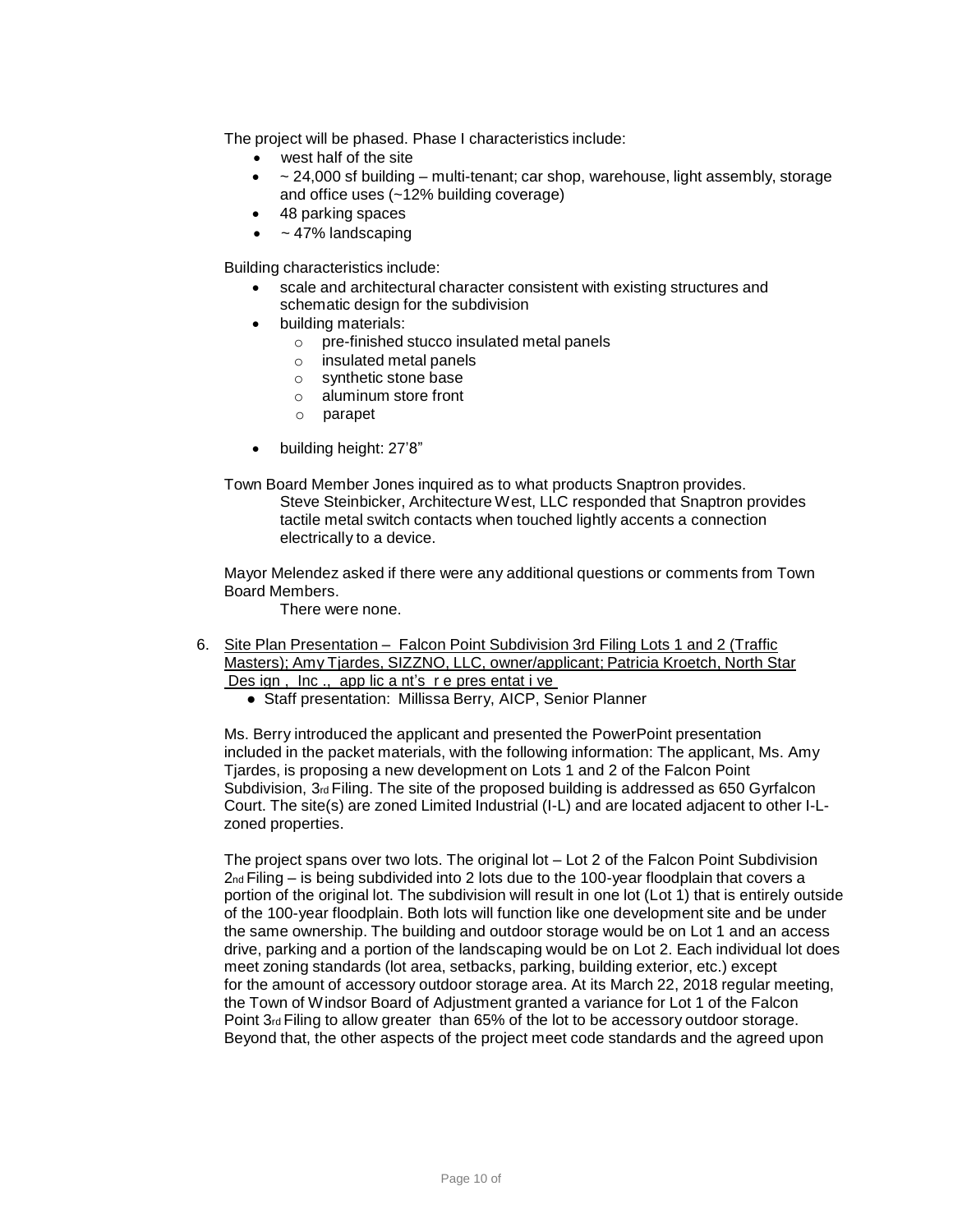landscaping requirements outlined in the Falcon Point Subdivision development agreement.

Overall development characteristics include:

- Total combined lot area of 2.25 acres
	- $\circ$  two lots functioning as one (Lot 1 1.79 acres, Lot 2 0.46 acres)
	- o variance granted to allow amount of storage area on Lot 1
- ~ 7,200 square foot (sf) building (~7% lot coverage)
- 15 parking spaces (1 stall per 2 employees plus additional spaces)
- ~ 20% landscaped area (15% required; specific landscape standards for Falcon Point Subdivision)
- access from Gyrfalcon Court
- fenced / screened storage yard

Building characteristics include:

- metal building with brick wainscot
- covered entry
- pitched roof
- $\bullet$  building height:  $\sim$  28'

Tract A of the Falcon Point Subdivision, located adjacent and to the north of the subject lots, will be landscaped per the subdivision agreement and approved subdivision plan. This additional landscaping will add to the overall screening of the industrial lots within Falcon Point including the subject lots.

Mayor Melendez asked if there were any questions or comments from Town Board Members.

There were none.

- 7. Site Plan Presentation Highlands Industrial Park Subdivision 5<sup>th</sup> Filing Lot 2, Block 1 (Greendale Center Flex Building 2) – Windsor Center LLC, applicant/Mark Morrison, Sc hum an Com panies, a pp li c ant's r epr es e ntat i ve
	- Staff presentation: Carlin Malone, Chief Planner

Ms. Malone introduced the applicant and presented the PowerPoint presentation included in the packet materials, with the following information: The applicant, represented by Mark Morrison, is proposing a new site development plan in the southeastern corner of the Highlands Industrial Park Subdivision, 7385 Greendale Drive. The site is located south of Greendale Drive, north of Crossroads Boulevard. The site is zoned Limited Industrial (I-L) and is located adjacent to properties with I-L zoning to the west and north, E-1 (Low Density Estate Single-Family Residential) to the east, and industrial to the south in Loveland (Walmart Distribution Center).

Overall development characteristics include:

- total lot area of 2.11 acres
- industrial/office flex space building of 24,201 square feet (26.4% building coverage)
- approximately 17% landscaped/open area (15% required)
- 83 parking spaces (64 required)
- landscape buffers along Crossroads Boulevard and eastern property boundary

Building characteristics include:

building articulation through varying building elements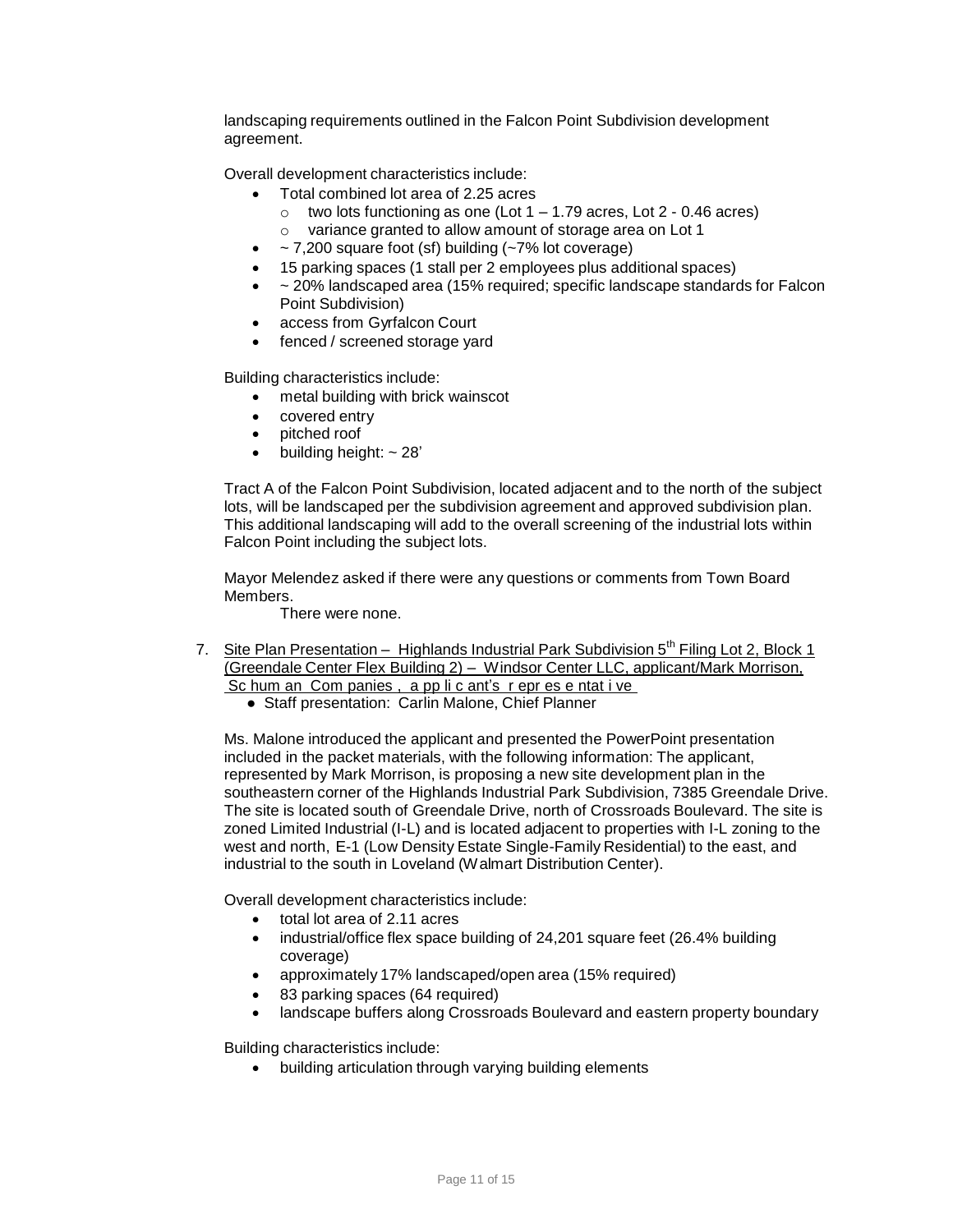- Two-level building with 2nd story balconies and covered entries/patio area
- window shade treatments
- a combination of stone and varying metal siding façade elements
- incorporating some architectural elements and materials from the adjacent industrial flex building located directly west

Discussion from the Board revolved around the aesthetics of the front facade in particular the garage door entrance. Town Board Member Bennett stated that Crossroads Boulevard is a gateway into the community and expressed his concern regarding the image of the garage door facing the road.

- 8. Resolution No. 2018-50 A resolution approving a contract for donation of improved real property in exchange for public art financial assistance between the Town of Windsor and the Windsor-Severance Historical Society.
	- Legislative action
	- Staff presentation: Luke Bolinger, Recreation Supervisor

Mr. Bolinger presented the PowerPoint presentation included in the packet materials, with the following information: In 2017, the Windsor Severance Historical Society (WSHS), in partnership with the Town and other funders, completed the "Coming Home" bronze statue at Boardwalk Park as public art. The statue is lacking a maternal element "mother figure", and it is the desire of the WSHS to add the "mother figure" to the existing statue.

The Creamery Building, located at 501 Ash Street, adjacent to the already Town-owned Art & Heritage Center, is currently owned by the WSHS. Constructed between 1900 and 1910 it first housed Windsor Auto Livery Garage, and then was purchased by the Windsor Creamery Company in 1911. That company failed and closed in 1916. Other uses for the building include an operations building for the Windsor Public Works Department and storage for the WSHS.

In the fall of 2017, staff and the WSHS Board began discussing the possibility of turning over the building and property to the Town in exchange for funding the "mother figure" in 2018. Acquisition of the creamery property in exchange for funding the "mother figure" as an addition to the "Coming Home" statue was budgeted and approved in the 2018 Capital Improvement Project by Town Board.

A contract was drafted that outlined the process in which the Town would take title of the building in exchange for funding to pay for the completion of the mother figure. WSHS Board approved the Board president to sign the contract on April 23rd, 2018.

Town Board Member Rennemeyer inquired if the creamery has been appraised and if the Town is confident that the \$76,250 will cover the cost of the maternal element.

Mr. Bolinger stated that it has not been appraised at this time and that the price of \$76,250 came directly from the artist.

Town Board Member Jones inquired as to the square footage and how the Historical Society came to own the creamery .

Mr. Bolinger stated that the creamery is a little over 1000 sqft and that based on the history of the Creamery it was originally purchased from the Town of Windsor in 1989.

Town Board Member Sislowski inquired if the Town of Windsor is purchasing the creamery with payments being directed toward the sculpture of the maternal element.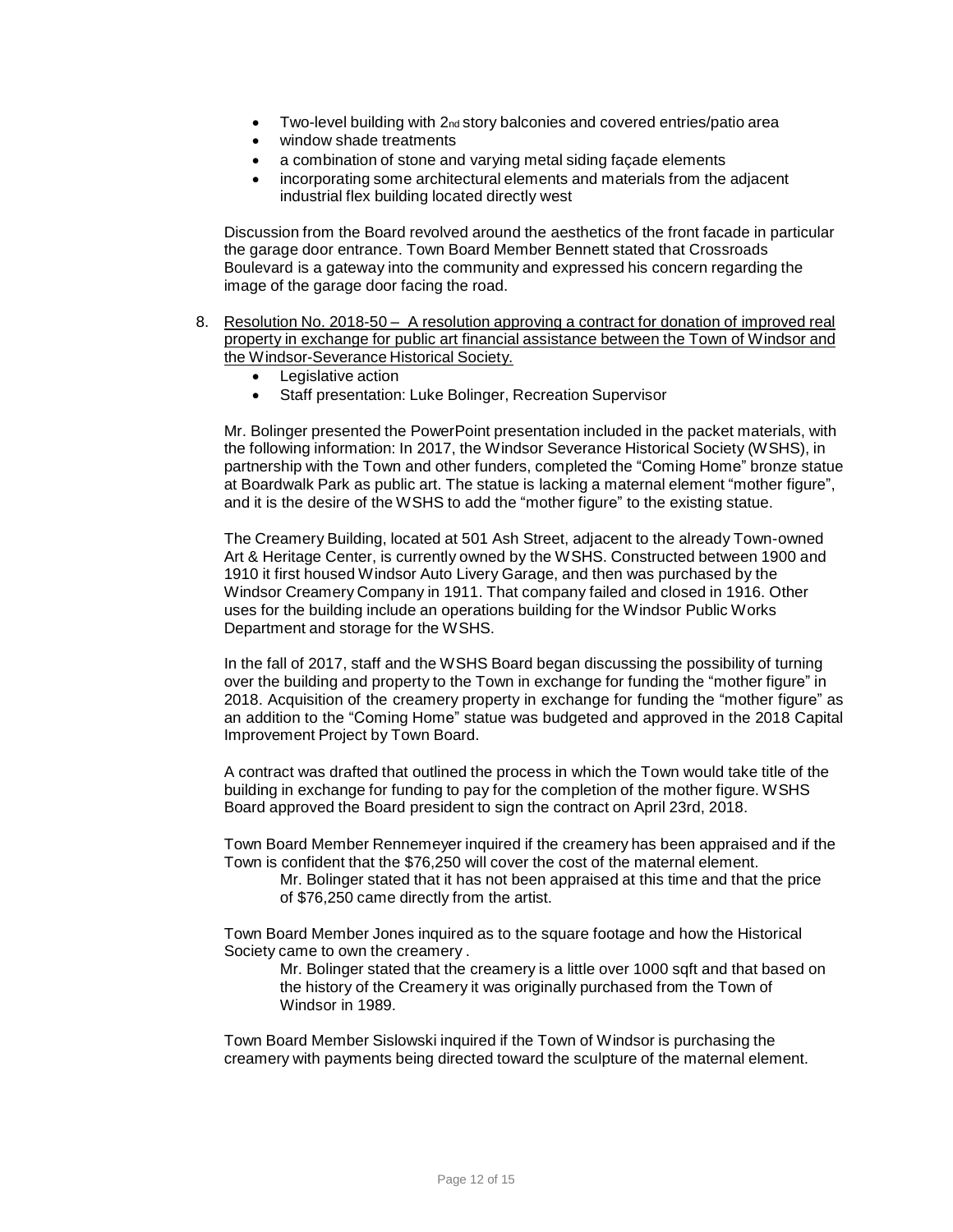Mr. McCargar clarified that the town has budgeted for the maternal element and once it has been completed the Windsor Severance Historical Society will donate the creamery to the Town of Windsor.

**Town Board Member Rennemeyer moved to approve Resolution No. 2018- 50 as presented. Town Board Member Baker seconded the motion. Roll call on the vote resulted as follows: Yeas – Baker, Wilson, Bennett, Rennemeyer, Jones, Sislowski, Melendez; Nays- None; Motion passed.**

- 9. Village East Neighborhood Park Plan
	- Staff presentation: Tara Fotsch, Recreation Manager

Ms. Fotsch presented the PowerPoint presentation included in the packet materials, with the following information: On February 8th, the Village East team consisting of a crosssection of staff from the Parks, Recreation and Culture Department held a planning meeting with 40 plus members from the Village East Community including the kids. The adults and kids were split into two groups and were tasked with designing their own park with the Village East footprint. Design Concepts was brought on board after an RFP was posted and those ideas were then shared with the designer.

The design team held a team meeting with Town staff and subsequently came up with two conceptual designs that were presented to the public at the second public meeting on April 18th where there were approximately 37 community members involved. The community members were given the opportunity to vote on their favorite concept and give input on features in the park designs.

The final public comment meeting was held at the Parks, Recreation & Advisory Board meeting on May 1, 2018. There were 14 community members present where the final park concept was proposed. Several residents spoke in favor of the concept, none spoke in opposition and the Advisory Board voted unanimously (5-0) to send the project as presented to the Town Board for approval.

Once the design is approved, Design Concepts will begin construction documents, an RFP will be posted for construction of the project with an anticipated start date of midsummer with a completion of the project by late Fall 2018.

Town Board Member Bennett complemented Ms. Fotsch and staff who were involved with the process and the amount of creativity involved as well as the interaction they had with the community residents.

Town Board Member Wilson was pleased by the community turnout for the park design and the features that appeal to all age groups.

- 10. Community Development Report
	- Staff Presentation: Scott Ballstadt, Director of Planning

Mr. Ballstadt gave an overview of the Community Development Report that was included in packet material.

Town Board Member Baker inquired about the rezoning sign near Fuzzy's Tacos off Crossroads Boulevard.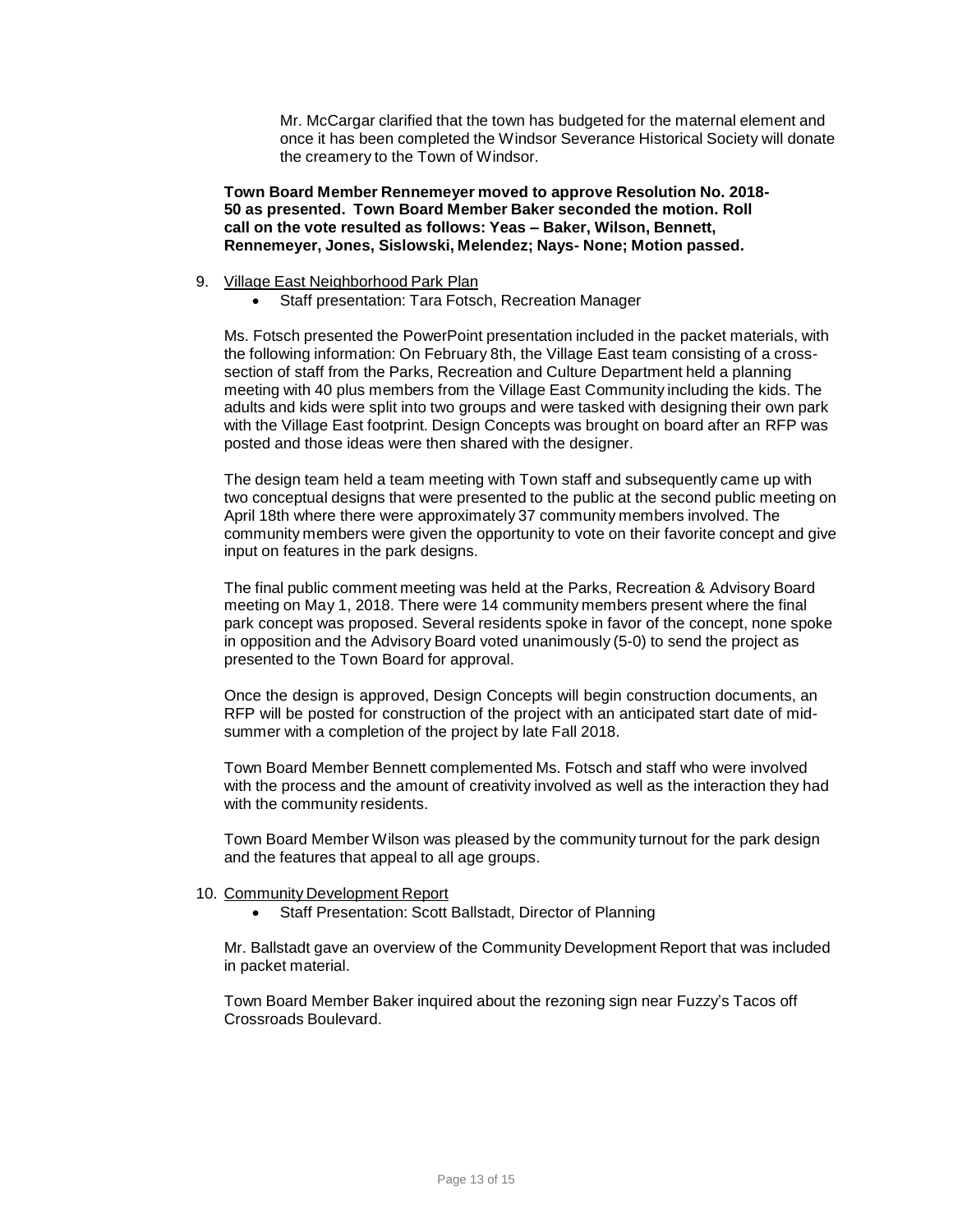Mr. Ballstadt replied that Fuzzy's Tacos is currently going through a variance for a vertical sign as the current code poses a challenge for vertical signage. Mr. Ballstadt stated many items are set to be discussed during the code update.

### D. COMMUNICATIONS

- 1. Communications from the Town Attorney Mr. McCargar updated the Board regarding the offer which was presented to the Mill owner on behalf of the Town of Windsor and the DDA. The owner has accepted the terms with the exception of a target date for their certificate of occupancy being the first quarter of 2021 rather than December of 2020.
- 2. Communications from Town Staff None
- 3. Communications from the Town Manager Mr. Moyer informed the Board that he would be out of town from May  $17<sup>th</sup>$  - 23rd and that Ms. Houghteling will be the Acting Town Manager during that period of time.
- 4. Communications from Town Board Members Mayor Melendez wished to remind everyone of Coffee With the Mayor Saturday, May 18<sup>th</sup> at the Community Recreation Center from 7:30 a.m. to 9:00 a.m. Ms. Melendez also recognized the Boy Scout in the audience and thanked him for attending the Town Board Meeting.

# E. EXECUTIVE SESSION

**Town Board Member Rennemeyer moved to go into an executive session pursuant to Colorado Revised Statutes § 24-6-402 (4)(e) (I) for the purpose of determining positions relative to matters that may be subject to negotiations; developing strategy for negotiations; and instructing negotiators with respect for certain Economic Development Incentives (Stacy Johnson, Director of Economic Development); Town Board Member Bennett seconded the motion. Roll call on the vote resulted as follows: Yeas –Baker, Wilson, Bennett, Rennemeyer, Jones, Sislowski, Melendez; Nays- None; Motion passed.**

The executive session commenced at 9:14 p.m.

Upon a motion duly made, the Town Board returned to the Regular Meeting at 9:30 p.m.

The executive session was closed and the Town Board returned to the Regular Meeting.

Upon returning to the regular meeting, Mayor Melendez advised that if any participants in the Executive Session believed the session contained any substantial discussion of any matters not included in the motion to convene the Executive Session, or believed any improper action occurred during the Session in violation of the Open Meetings Law; such concerns should now be stated. Hearing none, the Regular Meeting resumed at 9:30 p.m.

F. ADJOURN